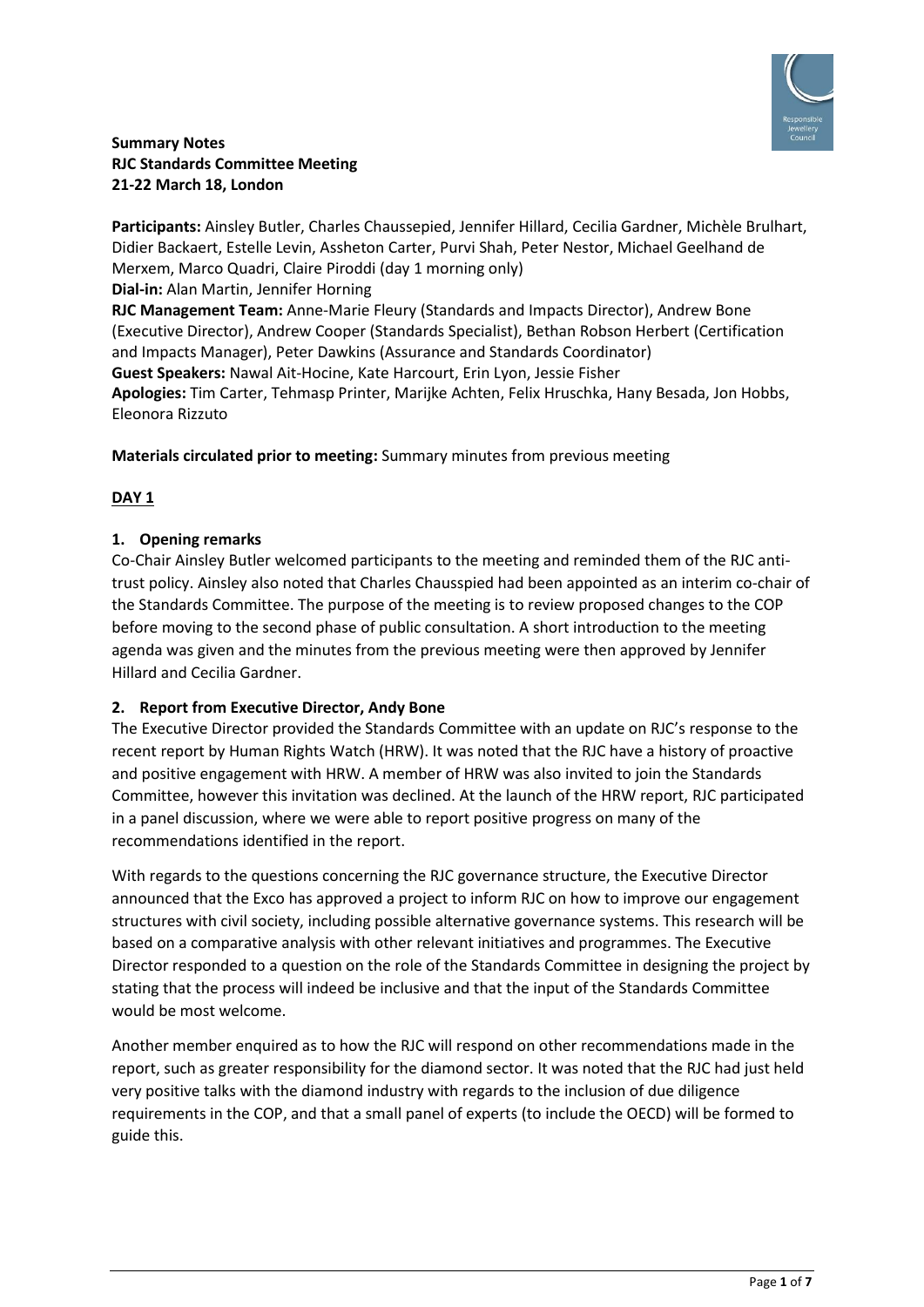A member asked RJC views on the quality of the HRW research, expressing concerns with its accuracy. The Executive Director noted the importance of working collaboratively with HRW to address the recommendations rather than focussing on the quality of the report.

# **3. RJC statistics update**

The Certification and Impacts Manager provided an overview of RJC's membership and nonconformance statistics. One member remarked on the relatively high number of non-conformances in Belgium despite strict legal requirements there. There ensued a discussion on inconsistencies in audits across different countries. The Standards Director acknowledged these facts and pointed out that the non-conformances presented in the statistics are minor ones. She also outlined the audit oversight project being carried out under the Assurance Committee to strengthen consistency and quality of audits across the whole membership.

# **4. Background to the COP review**

The Standards Director provided a brief overview of the Code of Practices (COP) standard and noted some changes to the review timeline. Most notably, the current plan is to design Round 2 of consultation so as to minimise the need for a third phase of public consultation. This will be decided during the July standards committee teleconference meeting and will depend on whether there are still unresolved questions which require public consultation.

A member asked if the issue of certification scope (fig leaf issue) will be discussed during this meeting. This was noted as a serious issue which falls under the remit of the Exco as a membership topic. It will not be covered as part of the standards review.

**Action**: Co-chairs to share with Exco concerns raised about RJC members only including (the least risky) parts of their group of companies within RJC certification scope (fig-leaf issue).

# **5. Coloured stones**

Nawal Ait-Hocine provided an overview of the work to expand the scope of the COP to include coloured stones and noted that most of the proposed changes are to the guidance rather than the standard itself. There followed a discussion on which coloured stones to include in RJC's scope, the proposal being to start with emeralds, sapphires and rubies and within 2 years expand to all stones. The Standards Director described this as a step-wise approach for engaging with the coloured stones sector. She noted that many coloured stones stakeholders are quite resistant to RJC and described widely held misconceptions about COP requirements for full traceability and certification of stones. One member noted the role of larger brands in coaching smaller companies to help dispel some of these misconceptions. Another member commented on the complexity of the coloured stones supply chain, agreeing with a cautious approach.

COP provision 26 on disclosure was discussed:

- The use of the term 'country of origin' for disclosure requirements for coloured stones should be replaced by the CIBJO term 'place of origin'. There is a need to clarify the difference between this and provenance claims (COP 12).
- The reference to treated stones should specify that this includes heating.
- Disclosure requirements should include disclosure on any special care needed for stones (as recommended in CIBJO Blue Book).

COP provision 7 on direct sourcing from ASM was discussed:

• Should the provision be expanded to include direct and indirect sourcing from ASM? The provision as currently written covers things like mercury use and gender issues, which are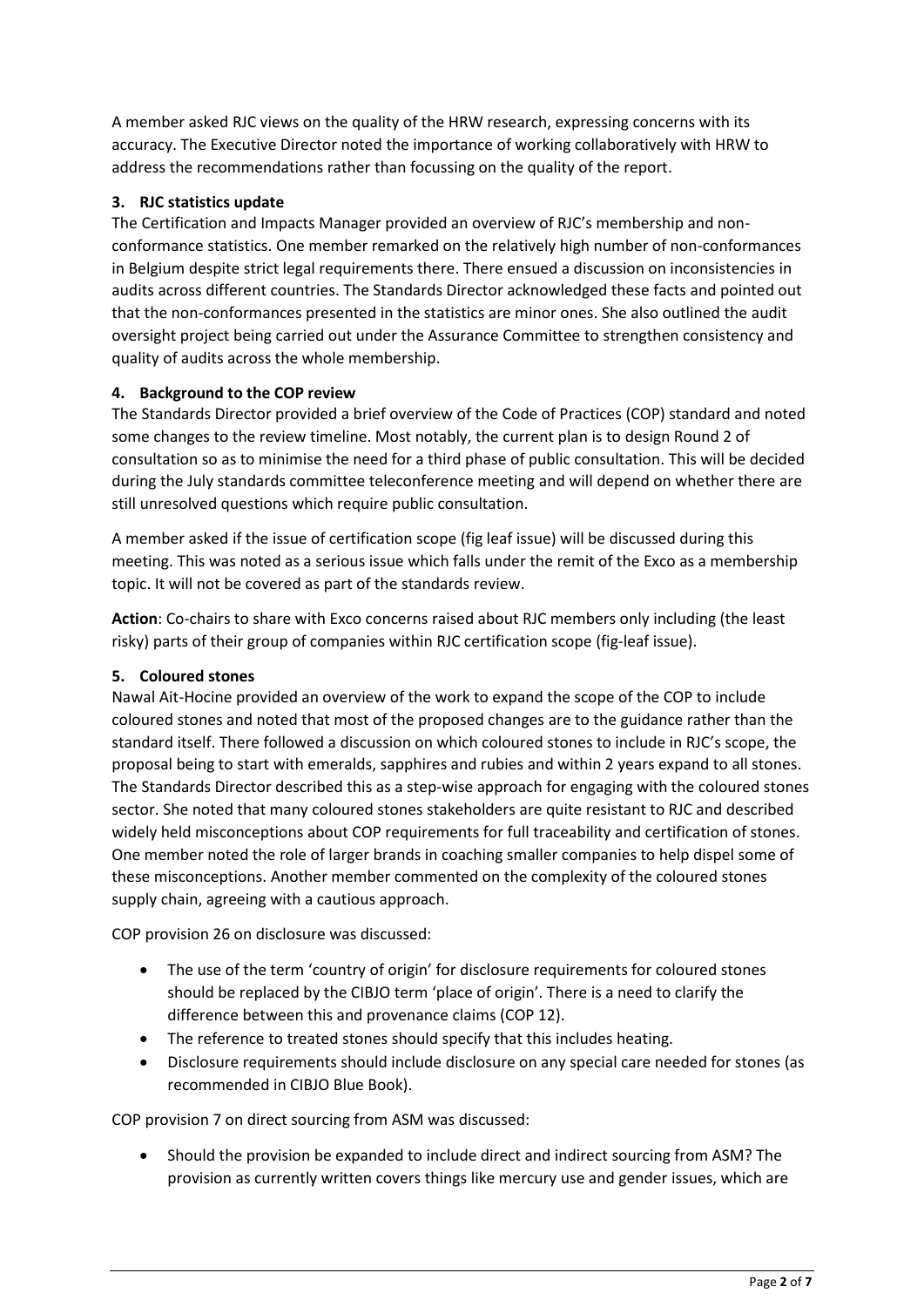not covered under due diligence requirements (so there would not be duplication of requirements). Several participants expressed a view that direct sourcing of stones from ASM occurs sufficiently often to warrant its own provision in the COP. Overall there is value in keeping the ASM sourcing provision as it is.

• What is meant to be covered by assessing risks of gender inequality? If this is found to exist, what should the buyer do? This requirement should be reviewed.

#### **6. OECD Alignment Assessment**

The Standards Specialist provided an overview of RJC's participation in the OECD Alignment Pilot Assessment, the methodology designed to assess how closely aligned a given standard or program is with OECD Due Diligence Guidance and assesses the standard and the implementation (auditing).

RJC's Chain of Custody (CoC) standard has now been awarded a rating of 'partially aligned' following a recent reassessment (RJC received a 'not aligned' rating in the first assessment). The reassessment took into account changes made to the standard and guidance material following the CoC review, which was completed in December last year. Only minor gaps in order to reach full alignment on the standard now remain and will be addressed through the COP review.

Achieving a 'fully aligned' rating is important so that our standards are recognised by the upcoming EU Conflict Minerals Regulation. Additional work will be required on auditing capacity on due diligence to achieve the 'fully aligned' rating on both the standard and the implementation.

A member asked how the 'partially aligned' rating will be perceived by external stakeholders given the recent HRW report. The Standards Director noted that RJC participation in the Alignment Assessment is clearly positive with valuable learning gained and significant progress in alignment with OECD. The other programmes participating in the pilot assessment have also been awarded a 'partially aligned' rating. The industry Co-Chair also remarked that the two-year horizon for the 2019 launch of the EU regulation should provide the RJC with sufficient time to become fully aligned.

# **7. Due Diligence**

The outcome of a meeting held the previous day with the World Diamond Council (WDC), OECD, and RJC was discussed. The purpose of the meeting was to develop understanding of the application of OECD due diligence to the diamond supply chain. The Standards Director remarked on the positive and constructive nature of the discussions and confirmed that participants had agreed to work together within the current COP review window. There was agreement to form a small technical panel of experts from WDC and OECD to input on an OECD aligned due diligence approach for diamonds in the COP.

The proposed due diligence provision was discussed (COP 6):

- There was agreement to separate the Human Rights provision from the Due Diligence provision.
- Requiring members to 'observe' the UN Guiding principles (UNGPs) under provision 6.1 is quite weak, this should be changed to 'commit to' or 'implement'.
- There was agreement to do more 'road mapping' of the different elements of the UNGPs under the provision, listing under the standard "including, but not limited to: a) a Human Rights policy, b) … etc "and including in that list 'reporting' and 'access to remedy' requirements.
- The word 'adhere' in 6.3a on the OECD guidance should be changed to 'implement'.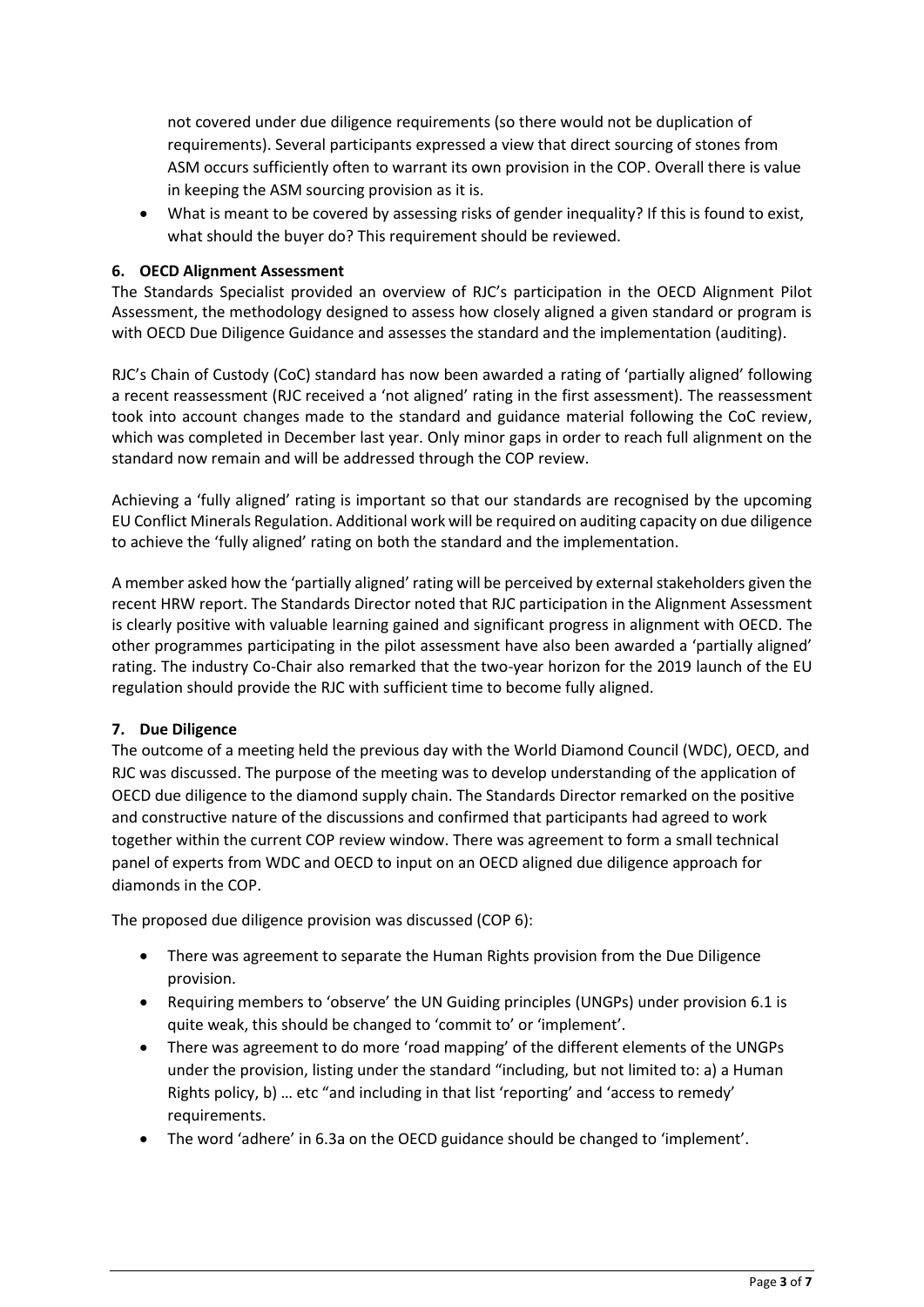• Is it overburdensome to expect all gold refiners to disclose mine of origin information to RJC under provision 6.4b? There was agreement to keep the current approach on 'mine of origin' and see what consultation feedback is.

It was noted that there are many cross-cutting requirements in the COP, for example for policies, reporting, training, impact assessments, or grievance mechanisms on various topics. A matrix should be developed for members to understand all their cross-cutting business practice requirements (e.g., when developing company policies, include Human Rights, Due Diligence, Health & Safety, etc).

# **8. Know Your Counterparty (KYC)**

The Standards Director provided an overview of the proposed new KYC provision noting revised financial thresholds for maintaining records of cash transactions (from \$15,000 to \$10,000). Discussion points were:

- Provision 10.1a) should specify that establishing the identity of counterparties be done by checking government issued identification (eg, personal identification for individuals and licences for entities).
- 10.1 should be changed from "...suppliers or customers" to "...suppliers and customers".
- 10.1 c) should be changed to "… maintaining an understanding of the nature and legitimacy of their business." (removing the rest).
- There was also a discussion as to whether 10.1a should require the identification of ultimate beneficial owners in addition to beneficial owners, however it was noted that this may be too ambitious at this stage.

# **9. Diamond detection and disclosure**

The need for developing a COP provision on the detection and disclosure of synthetic diamonds was presented by the Standard Specialist. Proposed changes to the COP are based on the De Beers BPP and Signets SRSP.

One member noted that that DeBeers is significantly changing its guidance and that this should be reviewed to ensure industry alignment on requirements. Several members noted that the updated DeBeers standard could set the bar too high for many RJC members.

The committee discussed the potential challenges related to sampling and testing for companies, particularly with regards to the associated costs. One member noted that occasional sample testing could act as an effective deterrent to mixing of synthetics.

The DPA guidelines (Project Assure) on testing equipment was noted as important industry reference once it is completed.

The committee discussed COP 26.3 on disclosure of synthetic diamonds.

- There was consensus on including sub provisions a (obtain written warranties), b (have a policy, training, etc), and c (identify risks in supply chain).
- The detailed testing approach outlined in (d) should be removed and a more flexible requirement designed, with detail included in the guidance. The requirement should be for testing that is "robust", "credible", "transparent" and which incorporates a random sampling approach. It should also include a requirement for disclosing the testing protocol to buyers.
- There was a recommendation to adopt the DPA's Diamond Terminology Guidelines. The Assurance and Standards Coordinator confirmed that its definitions already align with these guidelines.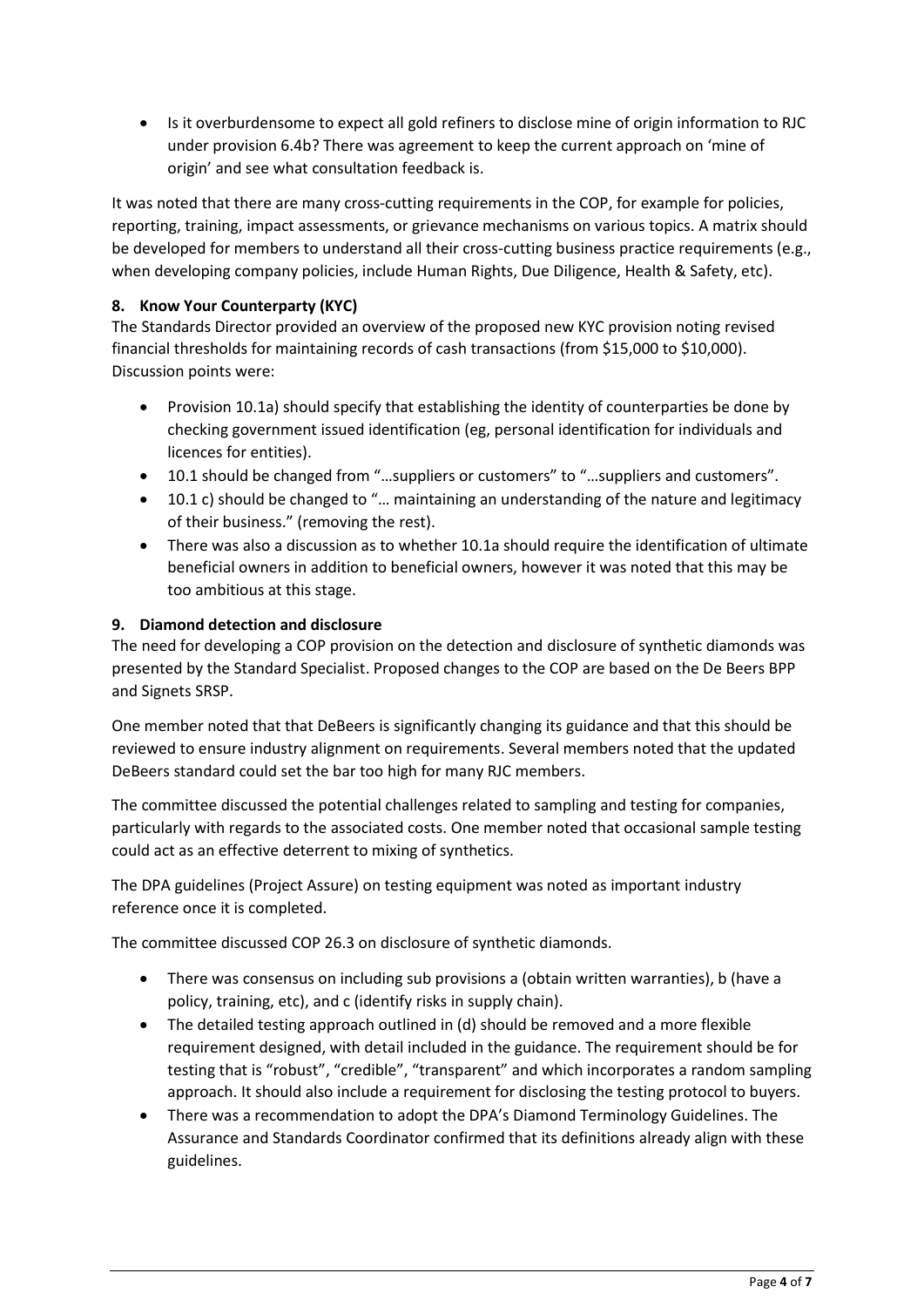# **DAY 2**

#### **10. Working Hours**

Guest speakers Erin Lyon, Ian Spaulding and Jessie Fischer from Elevate joined the meeting to provide an overview of the key issues and gaps identified in the COP related to working hours. Ian presented data collected from social audits conducted by Elevate related to average working hours in China, India and Thailand. It was noted for example that in China it is common practice for people to work beyond the legal limit. In India average working hours per week are high and in Thailand the law allows longer working hours. The data presented was generic and not specific to the jewellery industry.

Elevate interviews with jewellery supply chain companies revealed issues with excessive working hours in all of these countries which are consistent with the generic data presented. The study benchmarked the RJC against other relevant standards. Elevate made recommendations of changes to provision 14:

- 14.1 (limit the normal working week not including overtime to 48 hours). Members agreed to put forward this proposed change.
- 14.2 b (include additional exception criteria for when overtime limits can exceed 60 hours) There was agreement to make clear distinctions in the Guidance between routine excessive working hours and isolated instances of excessive hours using a non-conformance rating table. It was recommended that RJC checks that the proposed guidance is compatible with the current guidance on overtime in India. The definition of exceptional circumstances should be changed to "unexpected production peaks", with production peaks defined in the guidance. This change is to account for expected production peaks in jewellery that cannot be accommodated with temporary work force (because of skilled nature of labour).
- 14.3 (broadening the exception criteria for rest days), members agreed with the change
- 13.1 (provision of a written contract of employment terms worker) member recommended changing the reference to 'native language' to 'language which is understood'.

# **11. Mining provisions**

Guest speaker Kate Harcourt provided an overview of work carried out to review the COP mining provisions, noting that RJC standards in this area are relatively strong but the guidance material is lacking on some specific topics.

Provision 29, Extractive Industries Transparency Initiative

- The suggested addition to commit to EITI 'in implementing countries' could be perceived as a weakening of the standard. It was agreed to remove this addition. The guidance specifies that the requirement is only in EITI implementing countries.
- One committee member pointed out that the OECD Guidance does not specify that EITI only applies in implementing countries. There was a discussion on whether EITI should be required in all countries, but it was agreed this goes counter to the EITI model which requires both state and government disclosure.

Provision 30, Community Engagement

• The COP does not currently include a specific requirement for mining companies to contribute to community development (different to community engagement (30) and stronger than COP 8 (on community development for all members)). There was a suggestion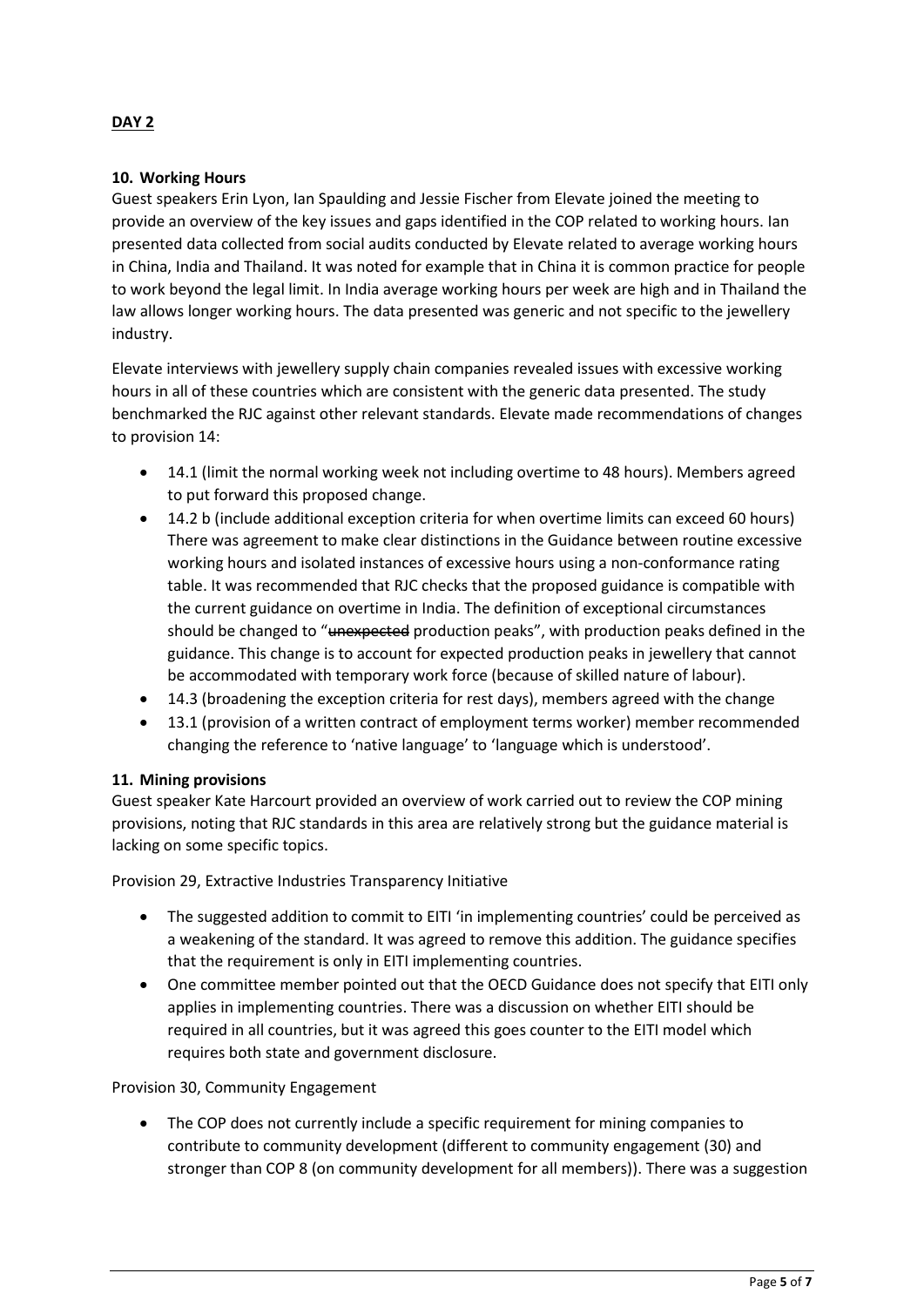that we consider developing an additional requirement on community development for mining companies in order to align better with other mining standards.

- 30.1c (identify affected communities) should include identifying vulnerable groups and the full diversity of stakeholders.
- Remove 'including women' from 30.1f as the addition does not add to the requirement which is about ensuring diversity of the community is represented. The guidance should specify that this includes women, but also migrants, youth, etc.
- Add to the guidance a definition of 'key mining decisions'
- Consider adding a reference to provision 32 on impact assessment.
- 30.2 (grievance mechanism) should reflect the language to be added to provision 6 on Human Rights about appropriate grievance mechanisms.

Provisions 31-40 (mining section)

- Provision 31.2 (seeking to obtain broad-based support of affected indigenous peoples), the language used in the provision should be compared with ICMM position statement.
- Provision 32.1 (environmental and social impact assessment) should include Human Rights impact assessment as this is an important topic that merits singling out.
- Provision 33.1 (ASM), the guidance needs to be updated to includes reference to ARM, DDI, SBGI, CRAFT, etc.
- Provision 36.5 (tailings disposal in deep sea areas), the guidance should define 'deep sea' and 'sufficient scientific knowledge'. The guidance should specify that understanding potential impacts requires a biodiversity impact assessment (reference to provision 32)
- Provision 40.3 (estimating mine closure costs). The guidance should define 'periodic' and appropriate '3<sup>rd</sup> parties' for reviewing closure costs.

Provisions 22 (environmental management)

• Provision 22.3 (providing environmental training). The addition of 'sub-contractors' is potentially confusing, the provision requires that any contractors on-site be provided with training, this does not apply off-site.

# **12. Sourcing from informal recycling**

The Standards Director presented a proposal to include a new provision that aims to address environmental and health and safety issues in the informal recycling sector.

- The committee agreed to include this provision.
- The title should be changed to something like 'Sourcing industrial recycled precious metals'
- The specification about 'sourcing directly from informal recyclers' should be broadened to sourcing from informal recyclers.
- Part c (ensure suppliers comply with the law) should be removed as inappropriate for informal activities.
- The reference to 'worst forms of child labour' should be replaced with 'child labour'.

#### **13. Gender**

The Standards and Assurance Coordinator provided an overview on work that RJC had carried out with BSR to strengthen the COP's coverage of gender issues and women's empowerment. Most suggested changes were relatively minor improvements.

• Provision 16 (Harassment, discipline and grievance procedures) should include 'and nonretaliation' in the title